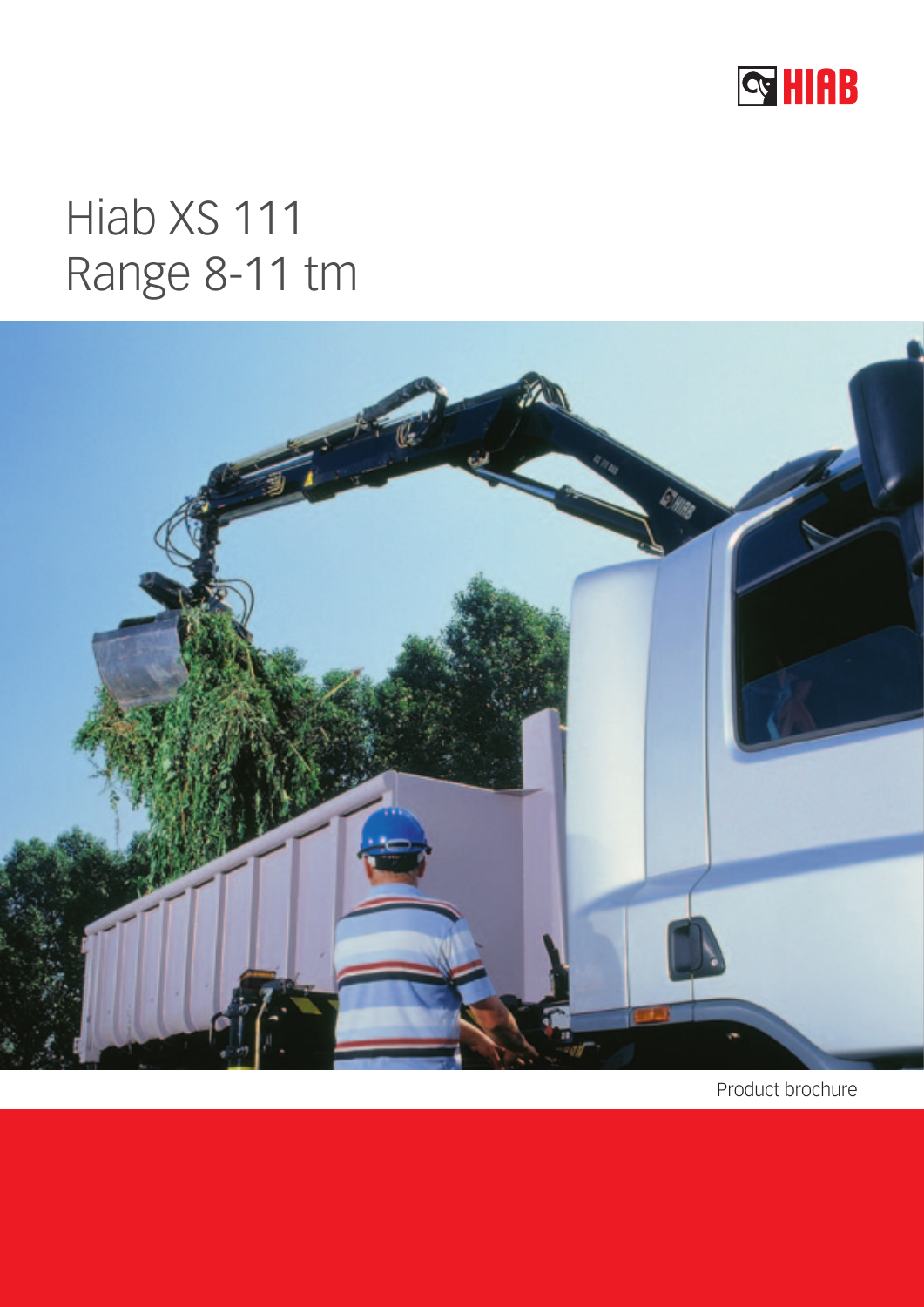#### **E-link**

G NING ROOM

An inner boom link makes it possible to lift a heavier load close to the column, and the outer boom link helps in lifting to higher positions such as scaffolding. The outer boom link does not protrude below the boom and thereby does not interfere with any load placed under the boom.

#### **Column close to centreline**

On Hiab cranes with a rack-and-pinion slewing housing the centre of gravity is as close to the centreline as possible. This means that the same outreach is offered on both sides of the truck.

#### **Load-holding valve**

The load-holding valve is a combined hose-failure and load-holding valve which is mounted on the cylinder.

#### **Oil bath**

Keeping the slewing mechanism in an oil bath provides smooth and precise slewing. Reduced wear on the mechanism keeps repair and service costs to a minimum and also guarantees a longer crane life.

#### **VSL**

Thanks to the VSL function drivers can give their full attention to driving the crane. The crane's intelligent system (SPACE) automatically takes care of the stability – something that improves safety for you and those around you.

# Providing solutions for your business

# **The HIAB XS 111 – a toolbox with reach**

The HIAB XS 111 is a very versatile tool in the mid capacity range. This 8-11 tonne-metre workhorse is built to withstand rough tasks such as digging and grapple work, yet it has the feel and control for delivering loads with very high precision. The well proven hexagonal boom profile, high torque slewing system and our intelligent electronics systems will provide you with a crane that always performs its best. The HIAB Valve 80 is the main control valve, and there is a choice of manual or remote controls. The crane can be delivered with the Duo, HiDuo or HiPro control system.

# **HiDuo control system**

The HiDuo control system is based upon the renowned Hiab Valve 80. HiDuo comes with the SPACE 4000 intelligence system which intelligently monitors and controls the electronic functions of your crane. These functions are focused on assisting the operator in two aspects, safety and productivity. The HiDuo control system support remote controlling with the XSDrive remote control.

# **SPACE 4000 intelligence system**

The SPACE 4000 system intelligently monitors and controls the electronic functions of your crane. These functions are focused on assisting the operator in two aspects, safety and productivity.

Safety is managed by an Over Load Protection (OLP) function and productivity is increased by the Automatic Duty Control (ADC) and the Hiab unique Automatic Speed Control (ASC) functions.

Further more, the system handles functions primarily used by service personnel such as fault code indication and load cycle data. The SPACE 4000 is a part of the HiDuo control system.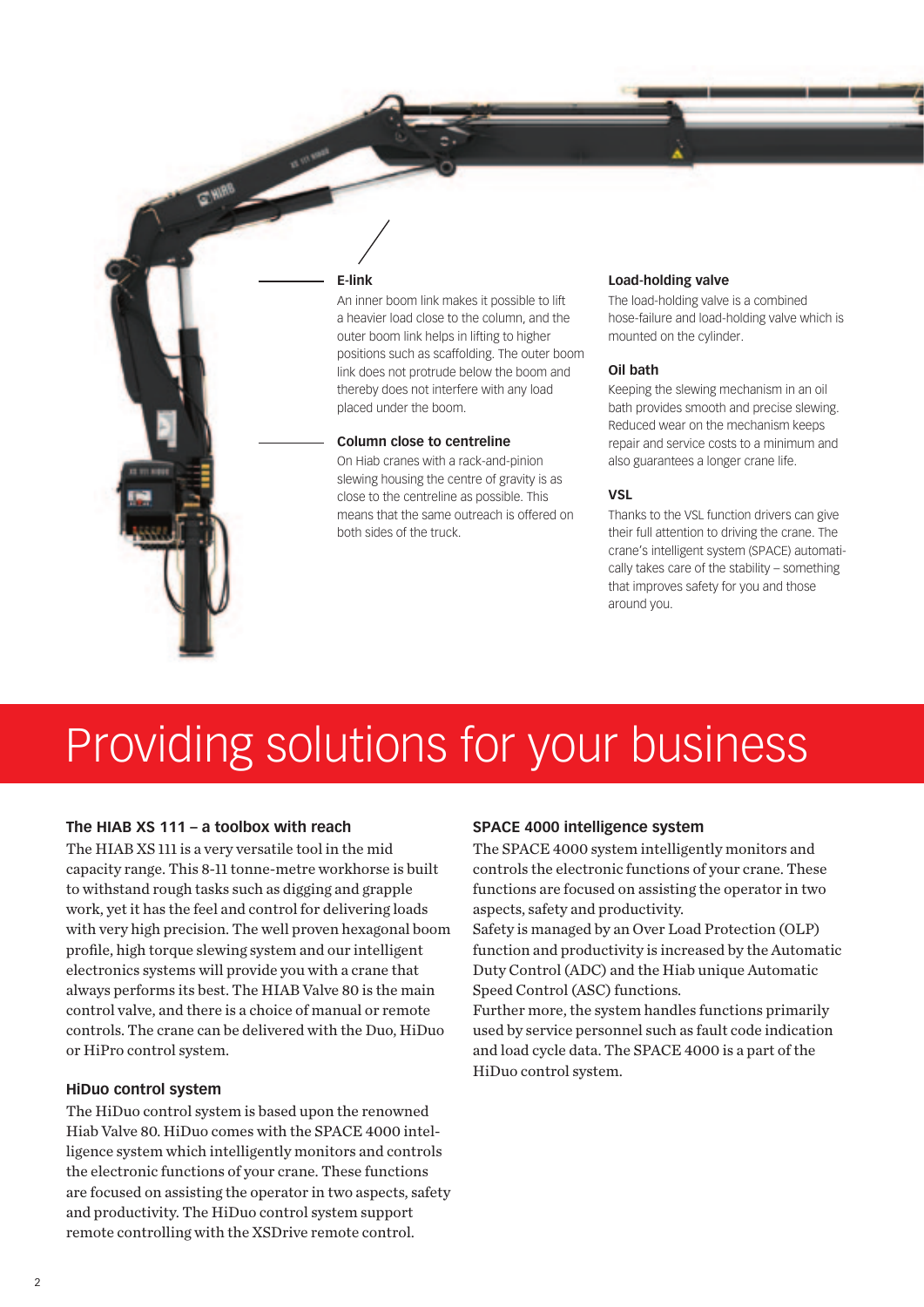

# **Hexagonal boom profile**

The hexagonal profile ensures the boom is always in perfect balance, thanks to its shape and large support surface. The profile also minimizes boom deflection, which reduces maintenance costs and increases efficiency.

# **Large slide pads**

Large slide pads reduce friction and wear keeping, maintenance costs low. Also the Hiab boom system needs no greasing, and thus it is kept cleaner than those of our competitors'.

#### **Attachable tools**

A wide range of attachable tools are available for your Hiab crane. These make sure you can carry out a lot of different tasks.



#### **XSDrive**

The Hiab XSDrive has been ergonomically developed to relieve you of stress and strain in hands, arms and back. The load indicators provide information for quick and correct actions while work is on-going. There are also a number of accessories that can be added in order to find the ideal control solution for you.



# **Valve 80**

The Hiab Valve 80 is a top-of-the-line opencentre valve based on well-proven technique which gives superb reliability. The valve handles large oil flows and provides great precision and ease of operation.



#### **Large slide pads**

The hexagonal profile enables the use of larger slide pads. This makes the extensions move more smoothly and reduces mechanical wear on the boom.